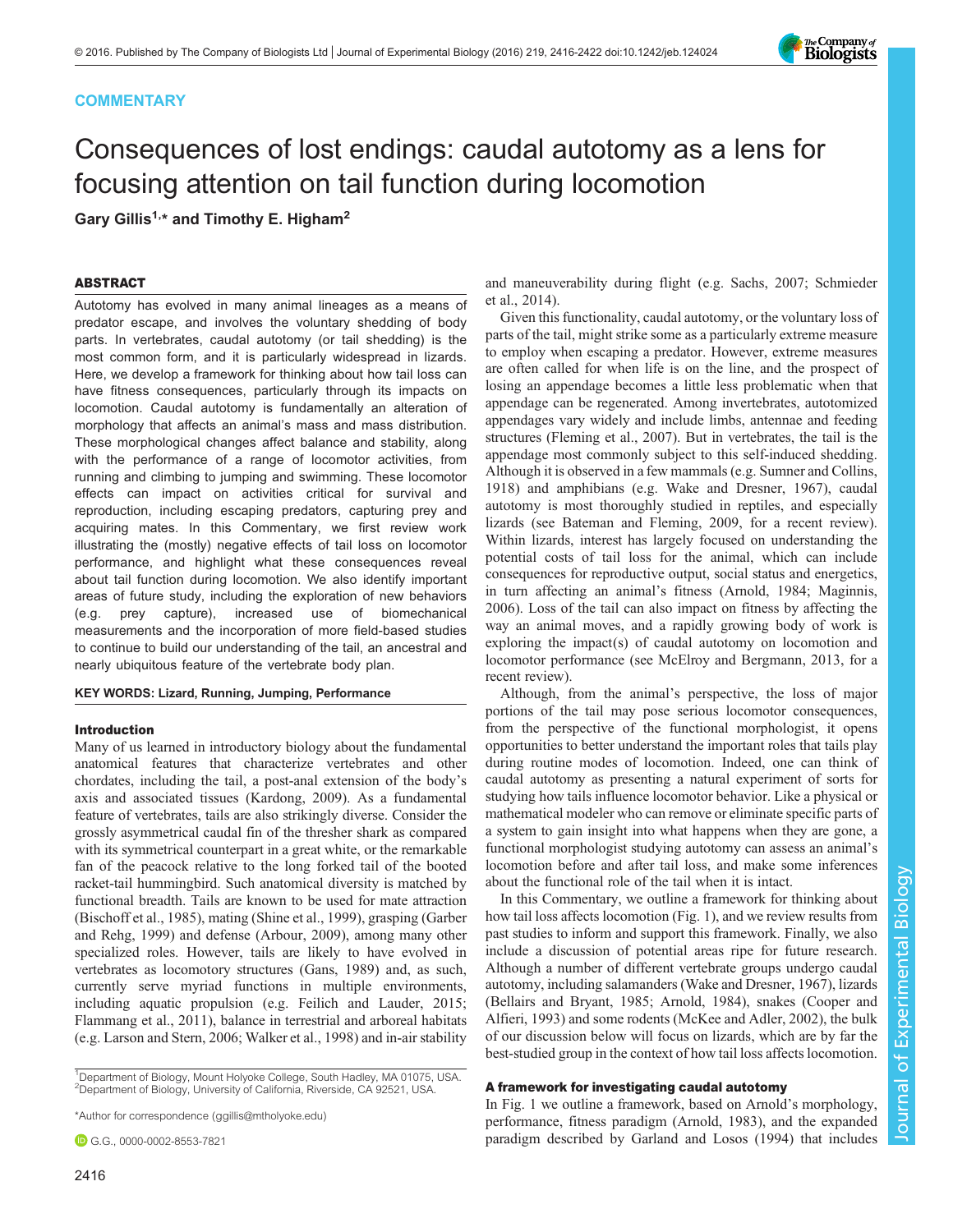# <span id="page-1-0"></span>**Glossary** Moment of inertia A body's tendency or ability to resist rotation about an axis. Ground reaction force The force exerted by the ground against the body in reaction to the body's exertion of a force against the ground. Inertial appendage An appendage, like the tail, whose movements give rise to inertial forces that can be used to move or reorient the body.

behavior, for thinking about how tail loss ultimately can affect ecological functions with fitness consequences (such as predator evasion and prey capture) through its effects on locomotor biomechanics, behavior and performance. Here, we consider performance as a quantitative measure of how well an animal executes an ecologically relevant task that is vital for survival [\(Irschick and Higham, 2016\)](#page-5-0). Thus, behavior and performance are inextricably linked ( performance constrains behavior), and both are



Fig. 1. A framework for thinking about the ways in which autotomy can affect organismal fitness. Autotomy affects morphology, physiology and biomechanics by altering several key traits, and these in turn will alter behavioral outcomes via changes in performance. Lower level traits (e.g. morphology) will constrain higher level traits (e.g. performance), and performance will constrain behavior. The ultimate result of autotomy is a change in fitness, although more work is needed across diverse species to determine whether this is widespread. Finally, tail autotomy can have a direct impact on behavior (arrow on left), for example, by causing a shift from arboreal to terrestrial locomotion. Any terms surrounded by a dashed ellipse have received little to no attention and should be a focus of future work. Red minus symbols indicate a negative effect of caudal autotomy on a particular behavior; green plus symbols indicate positive effects.

constrained by biomechanics (Fig. 1). Caudal autotomy can be thought of simply as a change, albeit rapid and potentially quite radical, in morphology – an animal with an intact tail is transformed into an animal missing part or all of that tail. That change in morphology has physiological and biomechanical consequences, such as altering the position of the center of mass (CoM), decreasing available energy stores or modifying the way axial and limb muscles might be recruited (Fig. 1). Those physiological and biomechanical consequences can then alter performance (e.g. sprint speed) and locomotor behavior (e.g. running kinematics) that, in turn, can affect tasks relevant to fitness such as escaping predators or capturing prey (Fig. 1). Below, we review past literature to establish the validity of this framework, before proceeding to highlight important areas of future research.

# Morphological, physiological and biomechanical consequences of tail loss

The two immediate consequences of losing part of the tail are the reduction in body mass and subsequent anteriorly directed shift in the animal's CoM (Figs 1 and 2). Lizard tails and bodies span a range of sizes and proportions, so autotomy events can have a variety of impacts on body mass. For example, an animal with a long slender tail that autotomizes just the tip is likely to experience a negligible change in body mass as compared with animals with more robust tails, which can account for close to 25% of body mass [\(Higham and Russell, 2010; Jagnandan et al., 2014](#page-5-0)). Similarly, subsequent shifts in the position of the CoM can be negligible or up to 15–20% of snout–vent length, depending on the amount of tail lost and the relative length and mass of the tail in relation to the body (Fig. 2). In some lizards, the tail is also an important site for storing lipids, so that in addition to losing mass and having their CoM position shift, animals may also be losing critical energy stores when parts of a tail are lost (e.g. [Dial and Fitzpatrick, 1981](#page-5-0); [Fleming](#page-5-0) [et al., 2009\)](#page-5-0).

Further, in addition to causing a rapid change in body mass, caudal autotomy can lead to reduced frictional resistance in animals whose tails drag against the ground [\(Snyder, 1952\)](#page-6-0). And in species for which the tail serves as an inertial appendage (see Glossary) ([Jusufi et al.,](#page-5-0)



Fig. 2. Tail loss affects the position of the center of mass. Images of a leopard gecko (top) and green anole (bottom) showing how tail loss affects the position of the center of mass (CoM). The dashed line denotes where the tail would be autotomized, and the arrow denotes the subsequent expected anterior shift in the CoM. Lizards are drawn at different scales and the vertical black lines represent 10% snout–vent length increments. Note that both tail mass (in the case of the gecko) and tail length (in the case of the anole) are important factors in determining the degree to which tail loss will affect CoM position. Data for the leopard gecko are based on [Jagnandan et al. \(2014\)](#page-5-0) and those for the anole are based on [Hsieh \(2016\).](#page-5-0)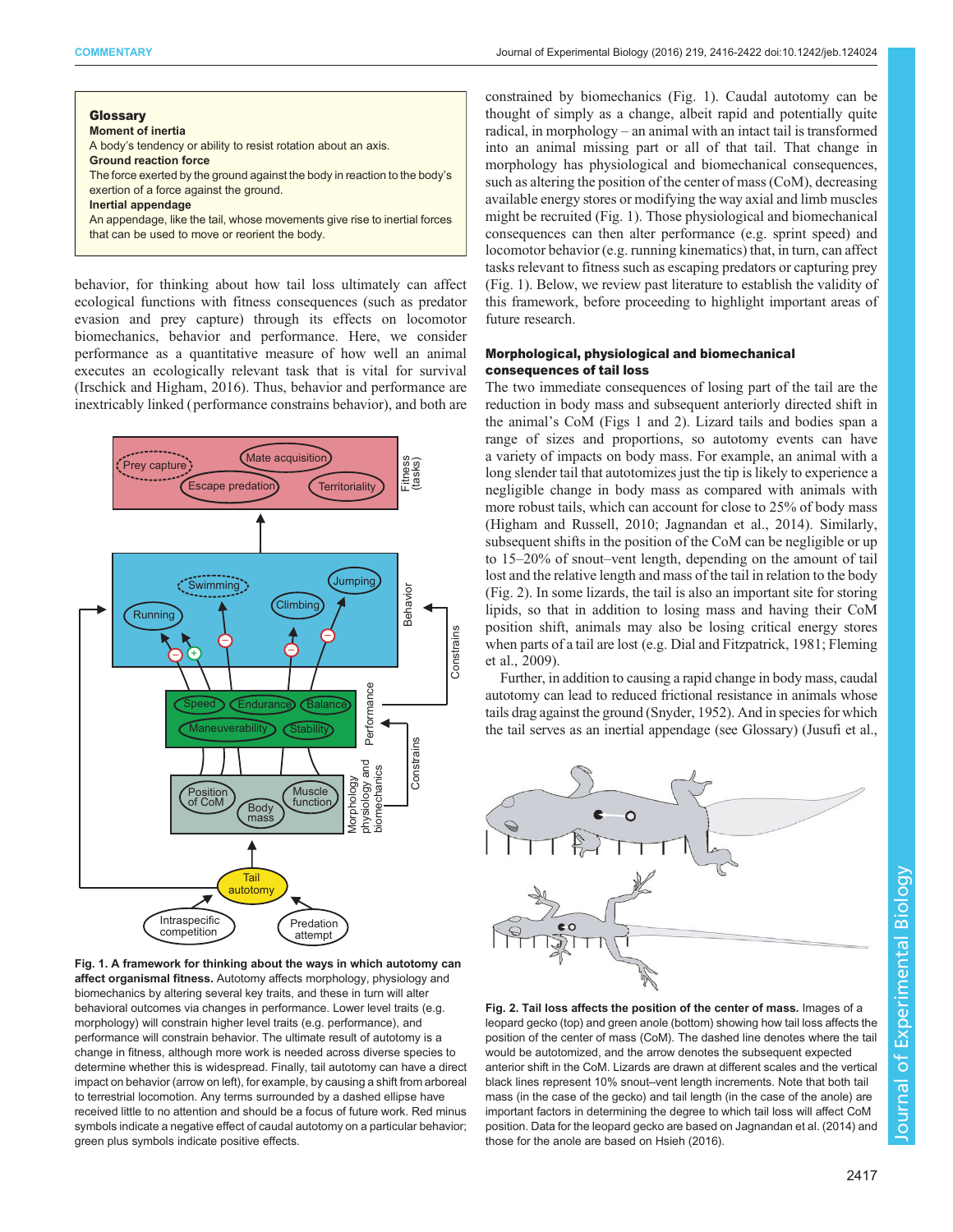[2010\)](#page-5-0), the decreased moment of inertia (see Glossary) associated with autotomy events is also likely to have locomotor effects.

Changes in overall mass and mass distribution that result from full or partial tail loss are also likely to lead to changes in locomotor mechanics. Very few studies have examined locomotor kinetics following autotomy; however, a recent study of the leopard gecko, Eublepharis macularius, demonstrated that these animals adopted a more sprawled hindlimb posture following tail loss, along with reduced peak hindlimb vertical ground reaction forces (see Glossary), corrected for body size [\(Jagnandan et al., 2014\)](#page-5-0). Similarly, recent work on green anoles, Anolis carolinensis, also demonstrated a more crouched hindlimb posture during perch running after tail autotomy ([Hsieh, 2016](#page-5-0)). As more studies begin to measure ground reaction forces and detailed kinematics of running lizards before and after tail loss, we will be better positioned to develop predictive frameworks for understanding how autotomy influences locomotor behavior and performance. Until then, we can rely on a wide range of studies from the past 50 years as well as several recent and thorough reviews ([Bateman and Fleming, 2009](#page-5-0); [Higham et al., 2013b;](#page-5-0) [McElroy and Bergmann, 2013](#page-6-0)) to seek patterns to help us understand the impacts of tail loss on different locomotor modes, as discussed below.

# Effects of tail loss on locomotor behavior and performance

It might seem intuitive that losing a body part will negatively affect the ability of an animal to perform a behavior, especially when that behavior relies on or involves the use of the lost body part. Below, we review and synthesize results from previous work examining how autotomy can affect different locomotor behaviors. In addition to the growing body of work examining the varied effects of caudal autotomy on running, recent work is also illuminating the importance of the tail during more diverse activities, including climbing (e.g. [Chapple and Swain, 2002\)](#page-5-0), jumping (e.g. [Gillis et al., 2009\)](#page-5-0) and swimming (e.g. [Marvin, 2010](#page-6-0)). We discuss the consequences of autotomy on each of these locomotor modes, although not all aspects of performance, behavior and fitness, as highlighted in [Fig. 1,](#page-1-0) have been investigated for each. We begin by examining running, the most well-studied locomotor behavior to date.

#### Running

#### Caudal autotomy often impairs running

Running quickly is often critical for escaping from predators, and given that tails are known to be important for balance and maneuvering in terrestrial locomotion ([Walker et al., 1998](#page-6-0)), it seems reasonable to expect that caudal autotomy will affect aspects of running ability. However, because the tail is not directly involved in propulsion during lizard running, the extent to which autotomy might affect speed is less obvious. Given the relative ease of measuring speed, we are in the fortunate position of having had many species of lizard examined in this context. A recent review of the literature for lizards reveals that locomotor performance decreased as a result of caudal autotomy in 65% of studies, whereas no effect (26%) or even an increase in performance (9%) was observed in the remaining studies [\(McElroy and Bergmann,](#page-6-0) [2013](#page-6-0)). Such disparity in outcomes may reflect methodological differences among studies as well as clade-specific tendencies within lizards (with respect to how autotomy affects performance, e.g. [McElroy and Bergmann, 2013\)](#page-6-0).

Nevertheless, given that roughly two out of three studies reveal that tail loss negatively impacts on locomotor performance, [McElroy](#page-6-0) [and Bergmann \(2013\)](#page-6-0) suggest it is reasonable to conclude that tails are important for running speed in lizards. First, autotomy studies

2418

have shown that tail loss leads to decreases in stride length, suggesting the importance of the tail for maintaining long strides [\(Hamley, 1990;](#page-5-0) [Martin and Avery, 1998\)](#page-6-0). Second, removal of the tail leads to the CoM moving anteriorly, farther from the hindlimbs [\(Fig. 2\)](#page-1-0), and so intact tails help to position the CoM closer to the hindlimbs where force is generated against the ground [\(Ballinger](#page-5-0) [et al., 1979](#page-5-0)). Third, lizards adopt a more sprawled posture during running after autotomy [\(Hsieh, 2016](#page-5-0); [Jagnandan et al., 2014\)](#page-5-0), suggesting that tails likely serve to improve balance and stability.

#### Compensating for the loss of the tail

It is important to consider that a full third of studies find that autotomy either has no effect on speed or actually increases it [\(McElroy and Bergmann, 2013](#page-6-0)). In such cases, is the tail simply not important for running fast? Maybe, but there might be more parsimonious explanations. As mentioned above, several authors have noted that stride length decreases following autotomy, which often results in a decrease in sprint performance ([Anderson et al.,](#page-5-0) [2012;](#page-5-0) [Martin and Avery, 1998\)](#page-6-0). But locomotor speed depends on both stride length and stride frequency [\(Alexander, 2003](#page-5-0)), which means that stride frequency could be modulated to compensate for, or even overcome, decreases in stride length. Movements of the hind limbs are mechanically coupled to movements of the tail, such that stride frequency and tail oscillation frequency match [\(Hamley,](#page-5-0) [1990\)](#page-5-0). When the tail is lost, this coupling is lost, which permits increases in stride frequency ([Hamley, 1990](#page-5-0); [Martin and Avery,](#page-6-0) [1998\)](#page-6-0). Indeed, water dragons, Physignathus lesueurii, compensate for the reduced stride length associated with tail loss by increasing stride frequency to maintain high speeds [\(Hamley, 1990\)](#page-5-0).

Why don't all lizards compensate and maintain performance in this way? One possibility is that the loss of the tail reduces stability [\(Brown et al., 1995\)](#page-5-0), leading lizards to deliberately reduce speed [\(Fig. 1](#page-1-0)) rather than risking balance and control. Another possibility is that tail fractures that occur near the base might injure the m. caudofemoralis ([Barbadillo et al., 1995\)](#page-5-0) or reduce its efficiency [\(Arnold, 1994;](#page-5-0) [Russell et al., 2001](#page-6-0)). Either outcome for such an important femoral retractor would be likely to limit stride frequency and prevent compensation accordingly. A third possibility is that stride frequency in intact animals during sprinting is already near a level that reflects the mechanical and energetic limit of the muscles, i.e. there is no 'room for improvement'. Finally, a fourth possibility relates to potential energetic constraints underlying an animal's inability to maintain speed following autotomy. Work on locomotor energetics in the Cape dwarf gecko, *Lygodactylus capensis*, revealed reduced stamina and speed after tail loss, perhaps due to metabolic constraints associated with the loss of fatty fuel sources after autotomy ([Fleming et al., 2009\)](#page-5-0). A paucity of studies combine measurements of locomotor performance with detailed analyses of limb kinematics and mechanics or whole-animal energetics, so the mechanisms underlying a change in performance are often not known (but see [Jagnandan et al., 2014,](#page-5-0) for recent work integrating kinematics and mechanics before and after autotomy).

#### Running and maneuverability

During running, maneuverability is likely to be critical for the success of activities like escaping predators and chasing prey. The effects of autotomy on maneuvers such as rapid turns, however, have not been well explored. There are reasons to believe that tail loss could exert opposing effects on turning performance. For example, any loss in stability that occurs after tail loss, as the CoM is shifted further from where the hindlimbs are generating force, is likely to make it harder for an animal to control rapid, sharp turns.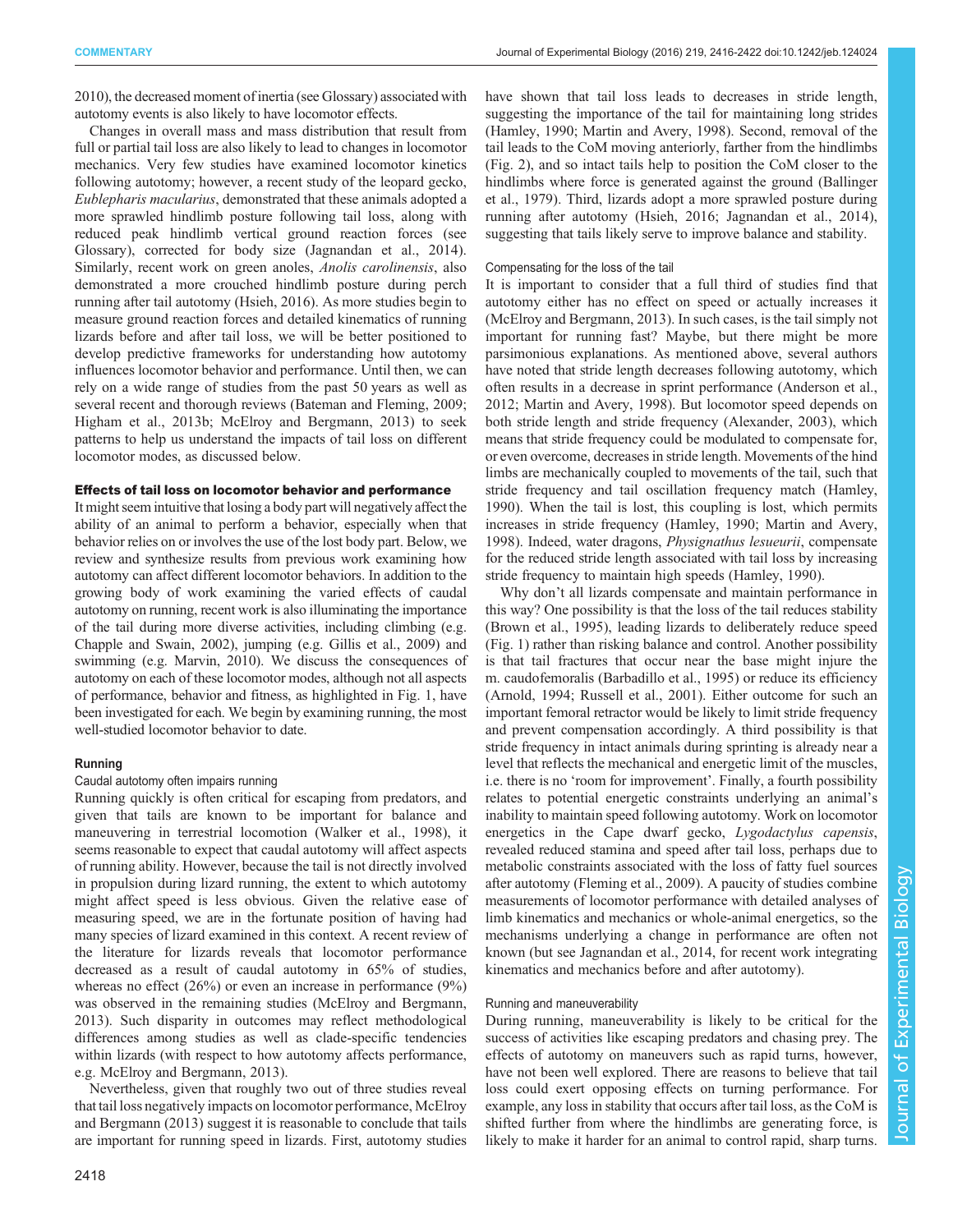Similarly, as inertial appendages, tails can be used to counter destabilizations during rapid maneuvers, and this ability would be compromised after autotomy. However, although controlling rapid turns is likely to be more difficult after tail loss, the physical ease of turning itself might be improved. An animal's rotational inertia, or resistance to rotation, is a function of how its mass is distributed in relation to the location of the rotational axis of interest. Tails can add mass far from the turning body, thus increasing the body's rotational inertia and making it more difficult to turn ([Carrier et al., 2001](#page-5-0); [Walter and Carrier, 2002\)](#page-6-0). But tails tend to be less rigid and more mobile than those modeled in the aforementioned studies, and hence the question of whether reductions in tail length might improve turning performance as a result of reduced rotational inertia in lizards remains to be determined.

#### Climbing

Arboreal lizards routinely encounter inclined and vertical surfaces, and must be able to navigate such surfaces quickly to capture prey or evade predators. The importance of the tail for climbing performance appears to vary among lizard species. For example, autotomy has no effect on climbing speed in the metallic skink, Niveoscincus metallicus [\(Chapple and Swain, 2002\)](#page-5-0), or the flat-tailed house gecko, Cosymbotus platyurus [\(Jusufi et al., 2008](#page-5-0)), but reduces climbing speed in the Cape dwarf gecko [\(Medger et al., 2008\)](#page-6-0) and the wall lizard, Podarcis muralis ([Brown et al., 1995](#page-5-0)). Speed aside, two of these studies reveal a critical function for the tail during climbing in geckos; namely, preventing falling by increasing the animal's stability [\(Medger et al., 2008;](#page-6-0) [Jusufi et al., 2008](#page-5-0)). Both studies found that after tail loss, animals were more prone to pitching backwards and falling off the climbing surface. High-speed video and force platform analyses of animals climbing with intact tails [\(Jusufi et al.,](#page-5-0) [2008\)](#page-5-0) pointed to the importance of the tail interacting with the climbing surface to overcome destabilizations and help prevent falls during climbing. Moreover, induced autotomy experiments and analytical modeling crystallized that the lizard's tail played another critical function after the animal had fallen; namely, to coordinate righting behavior before landing [\(Jusufi et al., 2008,](#page-5-0) [2011](#page-6-0)).

### Jumping

Like climbing, jumping is another common form of locomotion among arboreal lizards seeking to capture prey or escape predators [\(Irschick and Losos, 1998](#page-5-0); [Losos and Irschick, 1996\)](#page-6-0). Work focusing on whether autotomy affects jumping shows that jump distance is not compromised by tail loss [\(Fleming and Bateman,](#page-5-0) [2012](#page-5-0); [Gillis et al., 2009\)](#page-5-0). However, tails are likely to be important for stability to control landing, as they can be used as inertial appendages to control body position in mid-air ([Jusufi et al., 2010\)](#page-5-0) or can interact with the substrate during takeoff to prevent overrotation after the animal leaves the ground ([Gillis et al., 2009\)](#page-5-0). Indeed, landing coordination has now been shown to be compromised in autotomized individuals in multiple species: jumping green anoles, jumping Cape dwarf geckos and falling flat-tailed house geckos [\(Fleming and Bateman, 2012; Gillis et al.,](#page-5-0) [2009](#page-5-0), [2013](#page-5-0); [Jusufi et al., 2008\)](#page-5-0). In addition, red-headed Agama lizards, Agama agama, swing their tails to adjust body pitch when vaulting over obstacles, and models of tailless lizards indicate the importance of this tail swinging for overcoming perturbations during these running jumps [\(Libby et al., 2012\)](#page-6-0).

# Swimming

Although most work on caudal autotomy in vertebrates has focused on lizards, salamanders are also known to undergo autotomy of the tail ([Maiorana, 1977; Wake and Dresner, 1967\)](#page-6-0), although only a few studies have explored its effects on locomotion. Work on swimming in plethodontid salamanders (genus Desmognathus) demonstrates that burst speeds are reduced ∼40–50% following loss of 2/3 of the tail in both terrestrial and semi-aquatic species [\(Marvin, 2010\)](#page-6-0). Additional experiments indicated that more than 15% of the tail needed to be lost before decreases in maximum swimming performance were observed ([Marvin, 2013\)](#page-6-0). Work on swimming in a lizard, the water skink, Sphenomorphus quoyii, also revealed a decrease in speed of ∼45% following tail removal ([Daniels, 1985\)](#page-5-0).

#### Further impacts on behavior and performance

Locomotion is central to many activities that determine whether a lizard lives or dies, mates successfully, or leaves few or no offspring. As described above, autotomy can have severe consequences for diverse locomotor activities, from running and jumping to climbing and swimming [\(Fig. 1](#page-1-0)). Although little field work exists to actually tie tail loss to specific fitness consequences, lab-based studies have routinely drawn this connection. Most lizards rely on speed to escape predators or capture prey, and given that sprint speed ([McElroy and](#page-6-0) [Bergmann, 2013\)](#page-6-0), climbing speed [\(Brown et al., 1995](#page-5-0)) and swimming speed [\(Daniels, 1985](#page-5-0)) are often reduced significantly after tail loss, it is easy to conclude that such locomotor handicaps will have effects on an animal's ability to capture prey, and escape being fed upon, post-autotomy. Similarly, for arboreal lizards, uncoordinated landing or compromised balance and stability on fine branches may hinder prey capture or even lead to falling out of the tree onto the ground, increasing exposure to predators.

Tails are also well known as sites of lipid storage ([Dial and](#page-5-0) [Fitzpatrick, 1981\)](#page-5-0) and, as such, effectively represent fuel depots that are lost after autotomy. Although some lizards recuperate some of this energy by returning to the site of autotomy and eating their own tail [\(Clark, 1971](#page-5-0)), many lizards lose significant energy resources following tail loss. Moreover, any energy that subsequently has to be put into tail regeneration is unavailable for other activities, including growth, locomotion, feeding and mating, all of which can have a significant impact on an animal's fitness ([Bateman and](#page-5-0) [Fleming, 2009](#page-5-0)).

#### Future research

Although the impact of caudal autotomy on the locomotion of terrestrial vertebrates, especially lizards, has received considerable attention over the past few decades, many important questions remain open. Here, we outline potential areas of future research, most stemming from recent and intriguing forays into these areas.

# Regeneration

Given that most lizards are capable of eventually regenerating parts of a lost tail, it is possible that some aspects of tail function and thus locomotor performance can be regained, although this may not be as straightforward as it sounds. The skeleton of the original tail is composed of a series of bony vertebrae, but the regenerate is an unsegmented, hollow cartilaginous cone [\(Gilbert et al., 2014](#page-5-0)). In addition to the altered skeletal arrangement, the neuromuscular composition differs dramatically between the original and the regenerate ([Bellairs and Bryant, 1985; Fisher et al., 2012; Gilbert](#page-5-0) [et al., 2014; Higham et al., 2013a](#page-5-0); [McLean and Vickaryous, 2011\)](#page-6-0). Muscle bundles, for example, are arranged in an asymmetric way in the regenerated tail, and the number of bundles varies among locations along the length of the tail [\(Gilbert et al., 2014\)](#page-5-0). Contraction kinetics, isometric force, work, power output and the oscillation frequency at which maximum power is generated are all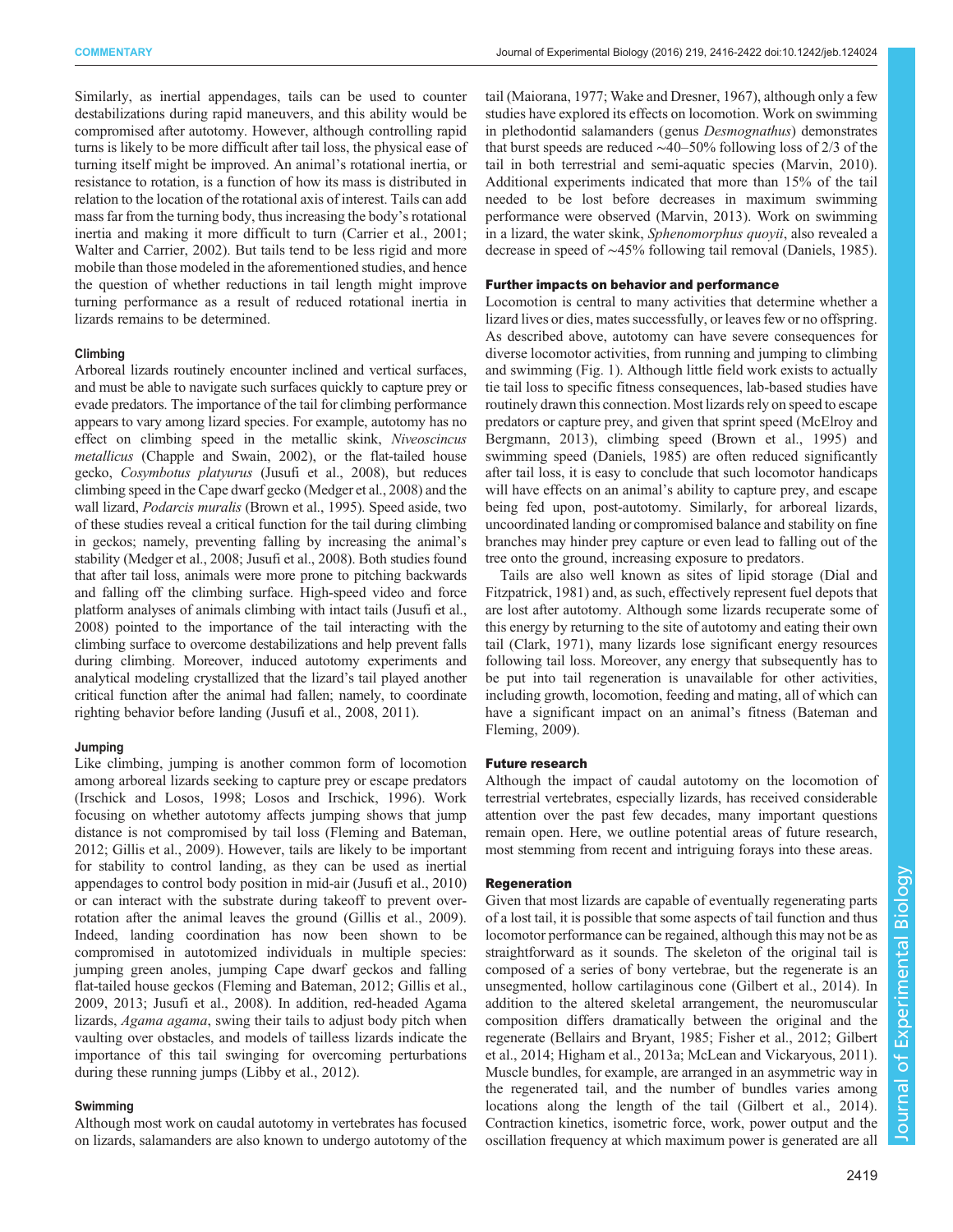lower in the original tail muscle compared with the muscle in the regenerate, leading to a more powerful but more fatigable regenerate [\(Higham et al., 2013a](#page-5-0)). The many differences between the original tail and the regenerate likely translate into operational differences during locomotion ([Higham et al., 2013a](#page-5-0)); however, surprisingly little is known about regenerate function.

The question of whether the negative consequences of caudal autotomy for locomotion are temporary has been addressed in a small number of studies ([Chapple and Swain, 2002](#page-5-0); [Downes and](#page-5-0) [Shine, 2001](#page-5-0); [Jagnandan et al., 2014](#page-5-0)), but results have varied. For example, in the garden skink, Lampropholis guichenoti, running performance was regained 6 weeks following autotomy [\(Downes](#page-5-0) [and Shine, 2001](#page-5-0)). In contrast, sprint performance of male metallic skinks was never restored, even after regrowth of 45–50% of the original tail length ([Chapple and Swain, 2002\)](#page-5-0).

Given that previous work has shown that regenerates are capable of generating higher power output and force with tail muscles, and can operate at higher frequencies ([Higham et al., 2013a](#page-5-0)), it is possible that lizards could actually run faster following regeneration. However, the change in structure among tail muscles in regenerates might convey a lack of control and therefore decreased locomotor stability. Teasing apart the impacts of structural and physiological changes in regenerated tails, in the context of whether and when performance is regained, should be an interesting area of future investigation.

## Prey capture and maneuvering

Despite recent studies on aerial righting [\(Jusufi et al., 2008\)](#page-5-0), slip recovery [\(Jusufi et al., 2008](#page-5-0)) and jumping ([Gillis et al., 2009](#page-5-0)), the majority of the work on caudal autotomy and lizard locomotion has focused on running [\(McElroy and Bergmann, 2013\)](#page-6-0). We suggest continued work on how autotomy affects performance of other locomotor modes germane to lizards, including swimming, climbing and jumping. In addition, we propose two additional areas, often related to running, that are understudied in the context of caudal autotomy but are likely to be affected by tail loss and are important for animal survival. The first is capturing prey, a task very important for fitness. The success of rapid predatory attacks that utilize the locomotor system could be significantly affected by tail loss and regeneration ([Fig. 1\)](#page-1-0). Successful prey capture requires both accuracy and high acceleration, and tail loss could impede both, hence reducing the ability to capture prey.

A second area in need of more attention is maneuvering performance. The execution of rapid turns, for example, is important as animals navigate complex environments and escape from potential predators or attempt to capture evading prey. As noted above, understanding how tail length, and thus caudal autotomy, might affect turning maneuvers has been touched on in the literature [\(Carrier et al., 2001](#page-5-0); [Jusufi et al., 2010](#page-5-0); [Walter and](#page-6-0) [Carrier, 2002\)](#page-6-0). This topic is particularly intriguing because although longer tails can help in turning the body [\(Jusufi et al., 2010\)](#page-5-0), a shorter tail (i.e. post-autotomy) could decrease rotational inertia, making it easier to turn when running [\(Walter and Carrier, 2002\)](#page-6-0). More focused examinations of how autotomy affects maneuvers like running turns, and whether and how regeneration influences this should be undertaken.

# Neuromuscular control

Muscles actuate movements and can act as brakes and stabilizers. Numerous studies have examined these roles during locomotion in a variety of terrestrial vertebrates and across a range of surfaces [\(Gillis](#page-5-0) [et al., 2005; Higham and Jayne, 2004;](#page-5-0) [McGowan et al., 2007](#page-6-0); [Roberts et al., 1997](#page-6-0)). How neuromuscular control of the limbs and axial system is modulated, if at all, in response to sudden shifts in the location of the CoM, and changes in body mass, is a rich area for future work and will provide insight into the functional versatility of musculoskeletal systems and their control ([Gillis and Biewener,](#page-5-0) [2003\)](#page-5-0). Understanding whether animals modulate motor output to locomotor muscles could also inform questions about the reduced performance that often accompanies caudal autotomy [\(Fig. 1\)](#page-1-0). With the almost instantaneous loss of one-quarter of body mass, are limb and/or axial muscles being recruited differently following autotomy? Are these differences realized immediately or do they develop over time? Finally, are motor patterns restored following tail regeneration, or is there a fundamental coupling of limb and tail muscle function, the control of which is forever lost when the original tail is sundered? Given how readily animals modulate the neuromuscular control of locomotion depending on external conditions (e.g. load or environment; [Gillis and Blob, 2001\)](#page-5-0), and given that postural shifts are observed after autotomy [\(Jagnandan](#page-5-0) [et al., 2014\)](#page-5-0), we hypothesize that lizards, especially those with relatively large tails, quickly alter aspects of motor output to important muscles to help account for the changes in mass and CoM position associated with tail loss. Using electromyography to quantify limb and axial muscle activation patterns before and after autotomy would illuminate any shifts in motor control that result from losing part or all of the tail.

#### **Biomechanics**

Most studies of the effects of caudal autotomy on locomotion have focused on overall performance, often measured as speed (reviewed in [McElroy and Bergmann, 2013](#page-6-0)). We encourage future work to continue to integrate more detailed measurements of locomotor kinematics and kinetics before and after tail loss. Once we begin to understand how autotomy is affecting foot–ground interactions, force development and movement patterns of the limbs and body, we will be in a better position to explain why locomotor performance is affected in specific ways in particular species, and may also begin to pick up on trends that are clade specific, or dependent on the size, shape and usage patterns of the intact tail.

#### Ecological context

The ecological context of tail autotomy must be considered when addressing the post-autotomic behavior of both the tail and lizard. Tails can serve different roles depending on the environment; thus, lizards that live in arboreal environments, for example, are likely to experience different consequences following autotomy than lizards that occupy a relatively flat desert habitat. As we continue to study and identify particular consequences of autotomy, we must also remain aware that these will be intertwined with ecology. Just as an animal's habitat is likely to influence the particular locomotor costs of autotomy, the loss of the tail itself might also affect the ways in which an animal uses its habitat [\(Fig. 1\)](#page-1-0). For example, if climbing or balance on fine branches is severely compromised following tail loss in an arboreal lizard, the animal may move for a time out of the trees and onto the forest floor, switching behaviors from climbing to running [\(Fig. 1](#page-1-0)). Indeed, a recent study of the arboreal green anole showed that running kinematics were affected by a combination of perch diameter and autotomy ([Hsieh, 2016\)](#page-5-0). Tail regeneration may restore locomotor kinematics and ability, leading to a restoration of the original patterns of habitat use, but more fieldwork is required to understand the effects of autotomy on locomotion and other behaviors in a more natural context. Exploring ecological patterns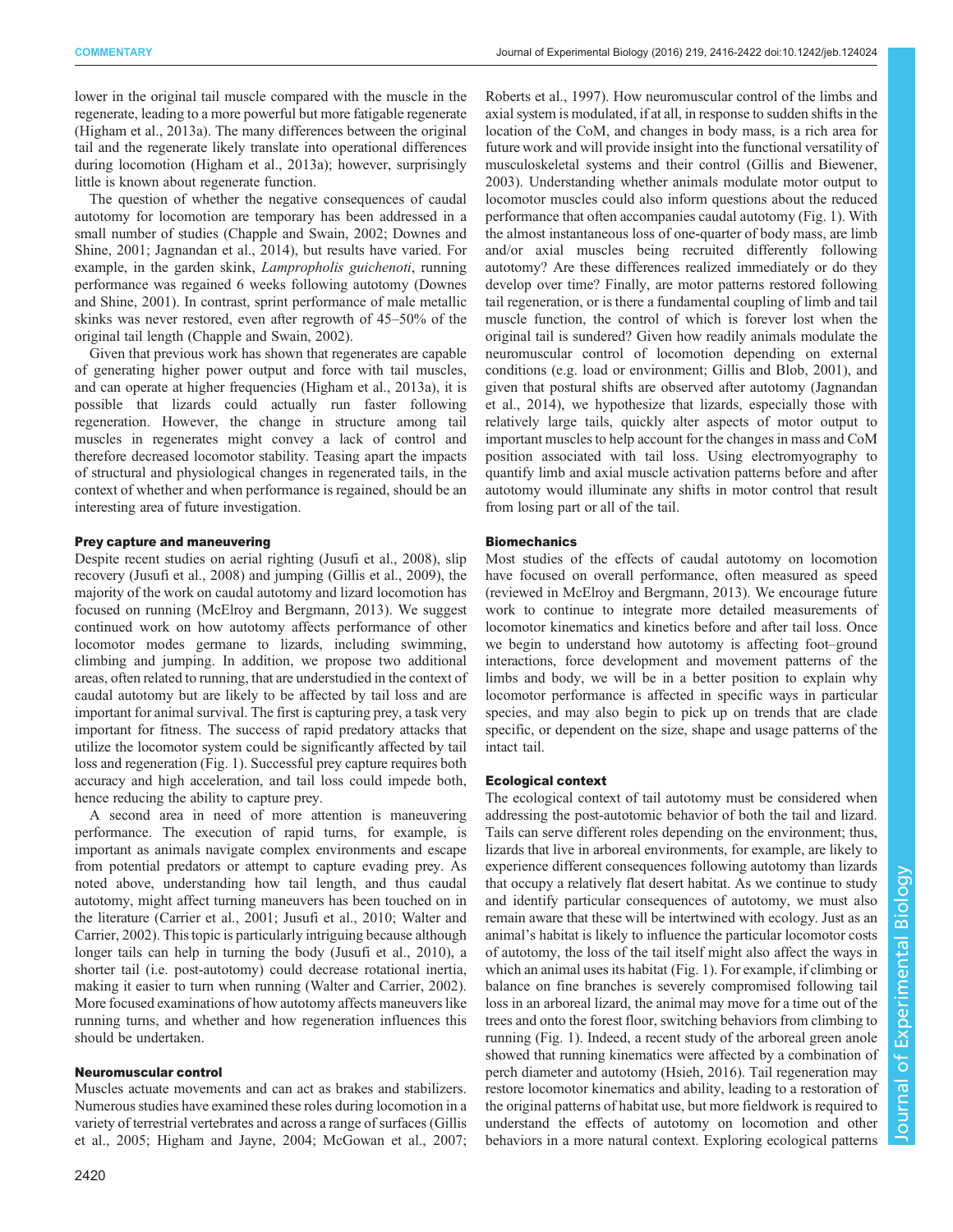<span id="page-5-0"></span>such as that mentioned above is likely to provide a rich source of information in future studies.

#### **Conclusions**

Ablation, as a tool, is a classic experimental approach to studying structure–function relationships – remove a structure and explore the consequences to learn something about the role of that structure. Caudal autotomy represents a naturally occurring form of gross, structural ablation, and affords us the opportunity to greatly enhance our understanding of a fundamental component of vertebrate anatomy – the tail. Tail loss results in reduced mass and a displaced CoM, but it is also clear that it represents the loss of an important functional appendage. Its importance for locomotion is convincingly demonstrated by ample studies of reduced performance, largely measured during running to date, but also during more diverse locomotor modes such as climbing, swimming and jumping. How tails are actually used during these activities and others to affect performance requires more attention, but many studies of autotomy have provided good insight into species and behaviors that should be explored in more detail.

Although most autotomy studies in vertebrates will be limited to lizards, they are an excellent model group because they are ecologically diverse and use the tail in many ways. We look forward to future autotomy studies exploring new behaviors (e.g. prey capture), using biomechanical approaches and taking advantage of field-based opportunities to continue to build our understanding of the integrative biology of the tail.

#### Acknowledgements

We thank Suzanne Cox for her illustrations used in [Fig. 2](#page-1-0). We are also grateful to the feedback from three anonymous reviewers whose comments helped us improve the commentary greatly.

#### References

- Alexander, R. M. (2003). Principles of Animal Locomotion. Princeton: Princeton University Press.
- [Anderson, M. L., Cavalieri, C. N., Rodr](http://dx.doi.org/10.1670/11-166)ıguez-Romero, F. and Fox, S. F. (2012). [The differential effect of tail autotomy on sprint performance between the sexes in](http://dx.doi.org/10.1670/11-166) the lizard [Uta stansburiana. J. Herpetol.](http://dx.doi.org/10.1670/11-166) 46, 648-652.
- Arbour, V. M. [\(2009\). Estimating impact forces of tail club strikes by Ankylosaurid](http://dx.doi.org/10.1371/journal.pone.0006738) dinosaurs. [PLoS ONE](http://dx.doi.org/10.1371/journal.pone.0006738) 4, e6738.
- Arnold, S. J. [\(1983\). Morphology, performance and fitness.](http://dx.doi.org/10.1093/icb/23.2.347) Am. Zool. 23, 347-361.
- Arnold, E. N. [\(1984\). Evolutionary aspects of tail shedding in lizards and their](http://dx.doi.org/10.1080/00222938400770131) relatives. [J. Nat. Hist.](http://dx.doi.org/10.1080/00222938400770131) 18, 127-169.
- Arnold, E. N. [\(1994\). Investigating the evolutionary effects of one feature on](http://dx.doi.org/10.1111/j.1469-7998.1994.tb01591.x) [another: does muscle spread suppress caudal autotomy in lizards?](http://dx.doi.org/10.1111/j.1469-7998.1994.tb01591.x) J. Zool. 232, [505-523.](http://dx.doi.org/10.1111/j.1469-7998.1994.tb01591.x)
- Ballinger, R. E., Nietfeldt, J. W. and Krupa, J. J. (1979). An experimental analysis of the role of the tail in attaining high running speed in Cnemidophorus sexlineatus (Reptilia: Squamata: Lacertilia). Herpetologica 35, 114-116.
- Barbadillo, L. J., Bauwens, D., Barahona, F. and Sanchez-Herráiz, M. J. (1995). [Sexual differences in caudal morphology and its relation to tail autotomy in](http://dx.doi.org/10.1111/j.1469-7998.1995.tb01786.x) [Lacertid lizards.](http://dx.doi.org/10.1111/j.1469-7998.1995.tb01786.x) J. Zool. 236, 83-93.
- Bateman, P. W. and Fleming, P. A. [\(2009\). To cut a long tail short: A review of lizard](http://dx.doi.org/10.1111/j.1469-7998.2008.00484.x) [caudal autotomy studies carried out over the last 20 years.](http://dx.doi.org/10.1111/j.1469-7998.2008.00484.x) J. Zool. 277, 1-14.
- Bellairs, A. and Bryant, S. V. (1985). Autotomy and regeneration in reptiles. In Biology of the Reptilia. Development 15, 301-410.
- [Bischoff, R. J., Gould, J. L. and Rubenstein, D.](http://dx.doi.org/10.1007/BF00300143) (1985). Tail size and female choice in the guppy (Poecilia reticulata). [Behav. Ecol. Sociobiol.](http://dx.doi.org/10.1007/BF00300143) 17, 253-255.
- [Brown, R. M., Taylor, D. H. and Gist, D. H.](http://dx.doi.org/10.2307/1565091) (1995). Effect of caudal autotomy on [locomotor performance of wall lizards \(](http://dx.doi.org/10.2307/1565091)Podarcis muralis). J. Herpetol. 29, 98-105.
- Carrier, D. R., Lee, D. V., Walter, R. M. and Deban, S. M. (2001). Influence of increased rotational inertia on the turning performance of humans. J. Exp. Biol. 204, 3927-3934.
- Chapple, D. G. and Swain, R. [\(2002\). Effect of caudal autotomy on locomotor](http://dx.doi.org/10.1046/j.1365-2435.2002.00687.x) [performance in a viviparous skink,](http://dx.doi.org/10.1046/j.1365-2435.2002.00687.x) Niveoscincus metallicus. Funct. Ecol. 16, [817-825.](http://dx.doi.org/10.1046/j.1365-2435.2002.00687.x)
- Clark, D. R. [\(1971\). The strategy of tail-autotomy in the ground skink,](http://dx.doi.org/10.1002/jez.1401760305) Lygosoma laterale. [J. Exp. Zool.](http://dx.doi.org/10.1002/jez.1401760305) 176, 295-302.
- Cooper, W. E. and Alfieri, K. J. [\(1993\). Caudal autotomy in the eastern garter](http://dx.doi.org/10.1163/156853893X00228) snake, [Thamnophis sirtalis](http://dx.doi.org/10.1163/156853893X00228). Amphibia-Reptilia 14, 86-89.

Daniels, C. B. [\(1985\). The effect of tail autotomy on the exercise capacity of the](http://dx.doi.org/10.2307/1445268) water skink. Sphenomorphus quovii. Copeia 1985, 1074-1077.

- Dial, B. E. and Fitzpatrick, L. C. [\(1981\). The energetic costs of tail autotomy to](http://dx.doi.org/10.1007/BF00540899) [reproduction in the lizard](http://dx.doi.org/10.1007/BF00540899) Coleonyx brevis (Sauria: Gekkonidae). Oecologia 51, [310-317.](http://dx.doi.org/10.1007/BF00540899)
- Downes, S. and Shine, R. [\(2001\). Why does tail loss increase a lizard](http://dx.doi.org/10.1890/0012-9658(2001)082[1293:WDTLIA]2.0.CO;2)'s later [vulnerability to snake predators?](http://dx.doi.org/10.1890/0012-9658(2001)082[1293:WDTLIA]2.0.CO;2) Ecology 82, 1293-1303.
- Feilich, K. L. and Lauder, G. V. [\(2015\). Passive mechanical models of fish caudal](http://dx.doi.org/10.1088/1748-3190/10/3/036002) [fins: effects of shape and stiffness on self-propulsion.](http://dx.doi.org/10.1088/1748-3190/10/3/036002) Bioinspir. Biomim. 10, [036002.](http://dx.doi.org/10.1088/1748-3190/10/3/036002)
- [Fisher, R. E., Geiger, L. A., Stroik, L. K., Hutchins, E. D., George, R. M.,](http://dx.doi.org/10.1002/ar.22537) [Denardo, D. F., Kusumi, K., Rawls, J. A. and Wilson-Rawls, J.](http://dx.doi.org/10.1002/ar.22537) (2012). A [histological comparison of the original and regenerated tail in the green anole,](http://dx.doi.org/10.1002/ar.22537) [Anolis carolinensis](http://dx.doi.org/10.1002/ar.22537). Anat. Rec. 295, 1609-1619.
- [Flammang, B. E., Lauder, G. V., Troolin, D. R. and Strand, T.](http://dx.doi.org/10.1098/rspb.2011.0489) (2011). Volumetric [imaging of shark tail hydrodynamics reveals a three-dimensional dual-ring vortex](http://dx.doi.org/10.1098/rspb.2011.0489) wake structure. [Proc. R. Soc. B Biol. Sci.](http://dx.doi.org/10.1098/rspb.2011.0489) 278, 3670-3678.
- Fleming, P. A. and Bateman, P. W. [\(2012\). Autotomy, tail regeneration and jumping](http://dx.doi.org/10.3377/004.047.0110) [ability in Cape dwarf geckos \(](http://dx.doi.org/10.3377/004.047.0110)Lygodactylus capensis) (Gekkonidae). Afr. Zool. 47, [55-59.](http://dx.doi.org/10.3377/004.047.0110)
- [Fleming, P. A., Muller, D. and Bateman, P. W.](http://dx.doi.org/10.1111/j.1469-185X.2007.00020.x) (2007). Leave it all behind: a [taxonomic perspective of autotomy in invertebrates.](http://dx.doi.org/10.1111/j.1469-185X.2007.00020.x) Biol. Rev. 82, 481-510.
- [Fleming, P. A., Verburgt, L., Scantlebury, M., Medger, K. and Bateman, P. W.](http://dx.doi.org/10.1086/605953) [\(2009\). Jettisoning ballast or fuel? Caudal autotomy and locomotory energetics of](http://dx.doi.org/10.1086/605953) the Cape dwarf gecko [Lygodactylus capensis](http://dx.doi.org/10.1086/605953) (Gekkonidae). Physiol. Biochem. Zool. 82[, 756-765.](http://dx.doi.org/10.1086/605953)
- Gans, C. [\(1989\). Stages in the origin of vertebrates: analysis by means of scenarios.](http://dx.doi.org/10.1111/j.1469-185X.1989.tb00471.x) Biol. Rev. 64[, 221-268.](http://dx.doi.org/10.1111/j.1469-185X.1989.tb00471.x)
- Garber, P. A. and Rehg, J. A. [\(1999\). The ecological role of the prehensile tail in](http://dx.doi.org/10.1002/(SICI)1096-8644(199911)110:3%3C325::AID-AJPA5%3D3.0.CO;2-D) [white-faced capuchins \(](http://dx.doi.org/10.1002/(SICI)1096-8644(199911)110:3%3C325::AID-AJPA5%3D3.0.CO;2-D)Cebus capucinus). Am. J. Phys. Anthropol. 110, 325-339.
- Garland, T., Jr. and Losos, J. B. (1994). Ecological morphology of locomotor performance in squamate reptiles. In Ecological Morphology: Integrative Organismal Biology (ed. P. C. Wainwright and S. M. Reilly), pp. 240-302. Chicago: University of Chicago Press.
- [Gilbert, E. A. B., Payne, S. L. and Vickaryous, M. K.](http://dx.doi.org/10.1086/673889) (2014). The anatomy and [histology of caudal autotomy and regeneration in lizards.](http://dx.doi.org/10.1086/673889) Physiol. Biochem. Zool. 86[, 631-644.](http://dx.doi.org/10.1086/673889)
- Gillis, G. B. and Biewener, A. A. (2003). The importance of functional plasticity in the design and control of the vertebrate musculoskeletal system. In Vertebrate Biomechanics and Evolution (ed. V. L. Bels, J.-P. Gasc and A. Casinos), pp. 57-72. Oxford: BIOS Scientific Publishers.
- Gillis, G. B. and Blob, R. W. [\(2001\). How muscles accommodate movement in](http://dx.doi.org/10.1016/S1095-6433(01)00466-4) [different physical environments: aquatic vs. terrestrial locomotion in vertebrates.](http://dx.doi.org/10.1016/S1095-6433(01)00466-4) [Comp. Biochem. Physiol. A Mol. Integr. Physiol.](http://dx.doi.org/10.1016/S1095-6433(01)00466-4) 131, 61-75.
- [Gillis, G. B., Flynn, J. P., McGuigan, P. and Biewener, A. A.](http://dx.doi.org/10.1242/jeb.01940) (2005). Patterns of [strain and activation in the thigh muscles of goats across gaits during level](http://dx.doi.org/10.1242/jeb.01940) locomotion. J. Exp. Biol. 208[, 4599-4611.](http://dx.doi.org/10.1242/jeb.01940)
- [Gillis, G. B., Bonvini, L. A. and Irschick, D. J.](http://dx.doi.org/10.1242/jeb.024349) (2009). Losing stability: tail loss and [jumping in the arboreal lizard](http://dx.doi.org/10.1242/jeb.024349) Anolis carolinensis. J. Exp. Biol. 212, 604-609.
- [Gillis, G. B., Kuo, C.-Y. and Irschick, D.](http://dx.doi.org/10.1086/673756) (2013). The impact of tail loss on stability [during jumping in green anoles \(](http://dx.doi.org/10.1086/673756)Anolis carolinensis). Physiol. Biochem. Zool. 86, [680-689.](http://dx.doi.org/10.1086/673756)
- Hamley, T. L. (1990). Functions of the tail in bipedal locomotion of lizards, dinosaurs and pterosaurs. Mem. Queensl. Mus. 28, 153-158.
- Higham, T. E. and Jayne, B. C. (2004). In vivo [muscle activity in the hindlimb of the](http://dx.doi.org/10.1242/jeb.00745) arboreal lizard, Chamaeleo calyptratus[: general patterns and the effects of incline.](http://dx.doi.org/10.1242/jeb.00745) [J. Exp. Biol.](http://dx.doi.org/10.1242/jeb.00745) 207, 249-261.
- Higham, T. E. and Russell, A. P. [\(2010\). Flip, flop and fly: modulated motor control](http://dx.doi.org/10.1098/rsbl.2009.0577) [and highly variable movement patterns of autotomized gecko tails.](http://dx.doi.org/10.1098/rsbl.2009.0577) Biol. Lett. 6, [70-73.](http://dx.doi.org/10.1098/rsbl.2009.0577)
- [Higham, T. E., Lipsett, K. R., Syme, D. A. and Russell, A. P.](http://dx.doi.org/10.1086/673546) (2013a). Controlled [chaos: three-dimensional kinematics, fiber histochemistry, and muscle contractile](http://dx.doi.org/10.1086/673546) [dynamics of autotomized lizard tails.](http://dx.doi.org/10.1086/673546) Physiol. Biochem. Zool. 86, 611-630.
- [Higham, T. E., Russell, A. P. and Zani, P. A.](http://dx.doi.org/10.1086/673875) (2013b). Integrative biology of tail autotomy in lizards. [Physiol. Biochem. Zool.](http://dx.doi.org/10.1086/673875) 86, 603-610.
- Hsieh, S.-T. T. [\(2016\). Tail loss and narrow surfaces decrease locomotor stability in](http://dx.doi.org/10.1242/jeb.124958) [the arboreal green anole lizard \(](http://dx.doi.org/10.1242/jeb.124958)Anolis carolinensis). J. Exp. Biol. 219, 364-373.
- Irschick, D. J. and Higham, T. E. (2016). Animal Athletes: An Ecological and Evolutionary Approach. Oxford: Oxford University Press.
- Irschick, D. J. and Losos, J. B. [\(1998\). A comparative analysis of the ecological](http://dx.doi.org/10.2307/2410937) [significance of maximal locomotor performance in Caribbean](http://dx.doi.org/10.2307/2410937) Anolis lizards. Evolution 52[, 219-226.](http://dx.doi.org/10.2307/2410937)
- [Jagnandan, K., Russell, A. P. and Higham, T. E.](http://dx.doi.org/10.1242/jeb.110916) (2014). Tail autotomy and [subsequent regeneration alter the mechanics of locomotion in lizards.](http://dx.doi.org/10.1242/jeb.110916) J. Exp. Biol. 217[, 3891-3897.](http://dx.doi.org/10.1242/jeb.110916)
- [Jusufi, A., Goldman, D. I., Revzen, S. and Full, R. J.](http://dx.doi.org/10.1073/pnas.0711944105) (2008). Active tails enhance [arboreal acrobatics in geckos.](http://dx.doi.org/10.1073/pnas.0711944105) Proc. Natl. Acad. Sci. USA 105, 4215-4219.
- [Jusufi, A., Kawano, D. T., Libby, T. and Full, R. J.](http://dx.doi.org/10.1088/1748-3182/5/4/045001) (2010). Righting and turning in [mid-air using appendage inertia: reptile tails, analytical models and bio-inspired](http://dx.doi.org/10.1088/1748-3182/5/4/045001) robots. [Bioinspir. Biomim.](http://dx.doi.org/10.1088/1748-3182/5/4/045001) 5, 045001.